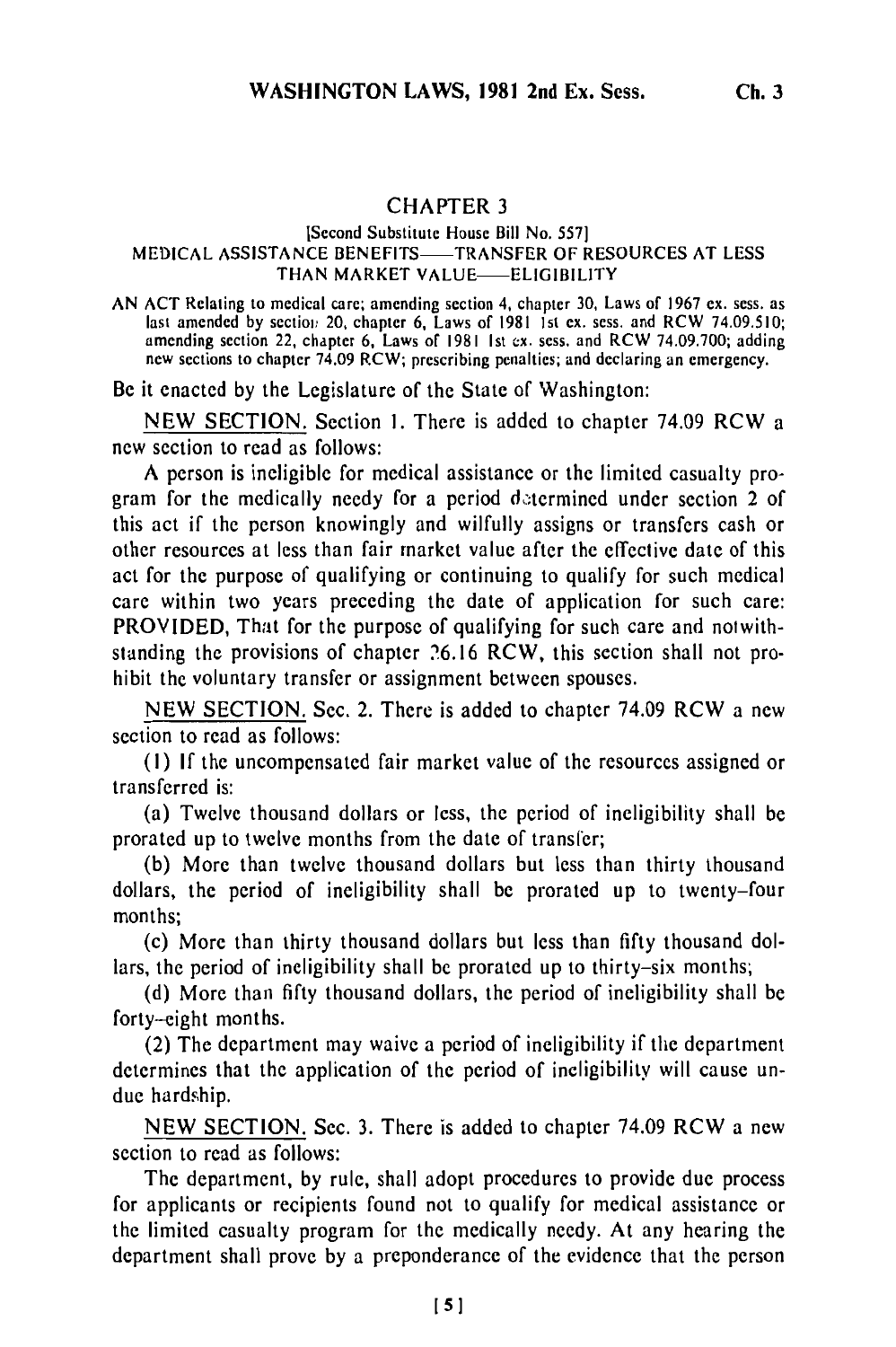knowingly and wilfully assigned or transferred cash or other resources at less than fair market value for the purpose of qualifying or continuing to qualify for the benefits or care. If the prevailing party in such an action is the person, the person shall be awarded reasonable attorney fees.

\*NEW SECTION. Sec. 4. There is added to chapter 74.09 RCW a new section to read as follows:

**(1)** Any person who knowingly and wilfully receives cash or resources transferred or assigned for less than fair market value after the effective date of this act to enable an applicant or recipient to qualify for assistance under RCW 74.09.510 or 74.09.700 is guilty of a gross misdemeanor.

(2) Any person who knowingly and wilfully receives cash or resources transferred or assigned for less than fair market value is liable for a civil penalty equal to the uncompensated value of the cash or resources trans. ferred or assigned at less than fair market value. The civil penalty shall not exceed the cost of assistance rendered by the department to an applicant or recipient. The person may rebut the presumption that the transfer or assignment was made for the purpose of enabling the applicant or recipient to qualify or continue to qualify for assistance. The prevailing party in such an action shall be awarded reasonable attorney fees.

*(3) Any moneys collected under this section shall be deposited in the revolving fund which is hereby created. This revolving fund shall consist of all fees collected under this section and any moneys appropriated to it by law. The state treasurer shall be the custodian of the revolving fund. Disbursements from the revolving fund shall be on authorization of the secretary or the secretary's designee. In order to maintain an effective expenditure and revenue control, the revolving fund shall be subject in all respects to chapter 43.88 RCW, but no appropriation is required to permit expenditures and payment of obligations from the fund.*

**\*Sec. 4. was partially vetoed, see message at end of chapter.**

Sec. **5.** Section 4, chapter **30,** Laws of **1967 ex.** sess. as last amended **by** section 20, chapter **6,** Laws of **1981** 1st **ex.** sess. and RCW **74.09.510** are each amended to read as follows:

Medical assistance may be provided in accordance with eligibility requirements established **by** the department of social and health services, including the prohibition under sections **I** through **3** of this **1981-'82** act against the ((voluntary)) knowing and wilful assignment of property or cash for the purpose of qualifying for  $((\alpha n))$  such assistance  $((\beta \tan))$ , as defined in the social security Title XIX state plan for mandatory categorically needy persons and: **(1)** Individuals who would be eligible for cash assistance except for their institutional status; (2) individuals who are under twentyone years of age, who would be eligible for aid to families with dependent children, but do not qualify as dependent children and who are in (a) foster care, (b) subsidized adoption, (c) an intermediate care facility or an intermediate care facility for the mentally retarded, or (d) inpatient psycliatric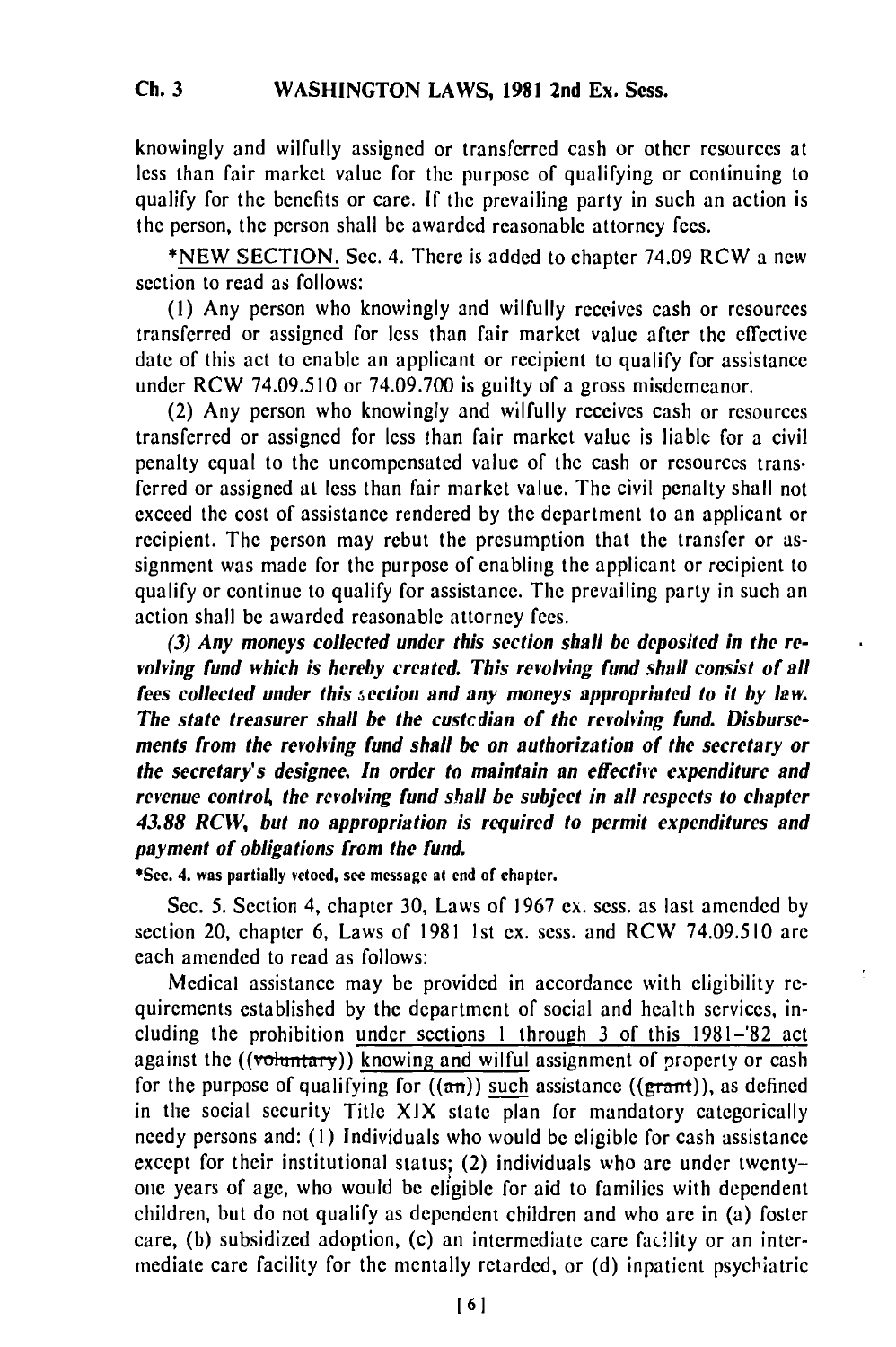facilities;  $((and))$  (3) the aged, blind, and disabled who: (a) Receive only a state supplement, or (b) would not be eligible for cash assistance if they were not institutionalized; (4) individuals who would be eligible for but choose not to receive cash assistance; and (5) pregnant women who would be eligible for aid to families with dependent children if the child had been born and was living with the mother during the month of the payment, and the pregnancy has been medically verified.

Sec. 6. Section 22, chapter 6, Laws of 1981 1st ex. sess. and RCW 74- .09.700 are each amended to read as follows:

(1) To the extent of available funds, medical care may be provided under the limited casualty program to persons not otherwise eligible for medical assistance or medical care services who are medically needy as defined in the social security Title XIX state plan and medical indigents in accordance with medical eligibility requirements established by the department. This includes residents of skilled nursing homes, intermediate care facilities, and intermediate care facilities for the mentally retarded who are aged, blind, or disabled as defined in Title XVI of the federal social security act and whose income exceeds three hundred percent of the federal supplement security income benefit level.

(2) Determination of the amount, scope, and duration of medical coverage under the limited casualty program shall be the responsibility of the department, subject to the following:

(a) Only inpatient hospital services; outpatient hospital and 'ural health clinic services; physicians' and clinic services; prescribed drugs, dentures, prosthetic devices, and eyeglasses; skilled nursing home services, intermediate care facility services, and intermediate care facility services for the mentally retarded; home health services; other laboratory and x-ray services; and medically necessary transportation shall be covered;

(b) A patient deductible not to exceed one-half the payment the department makes for the first day's stay for inpatient hospital care, shall be included for the medically needy component of the program;

(c) Persons who are medically indigent and are not eligible for a federal aid program shall satisfy a deductible of not less than one thousand five hundred dollars in any twelve-month period;

(d) Medical care services provided to the medically indigent and received no more than seven days prior to the date of application shall be retroactively certified and approved for payment on behalf of a person who was otherwise eligible at the time the medical services were furnished: PROVIDED, That eligible persons who fail to apply within the seven-day time period for medical reasons or other good cause may be retroactively certified and approved for payment.

(3) The department shall establish standards of assistance and resource and income exemptions. All nonexempt income and resources of limited casualty program recipients shall be applied against the cost of their medical